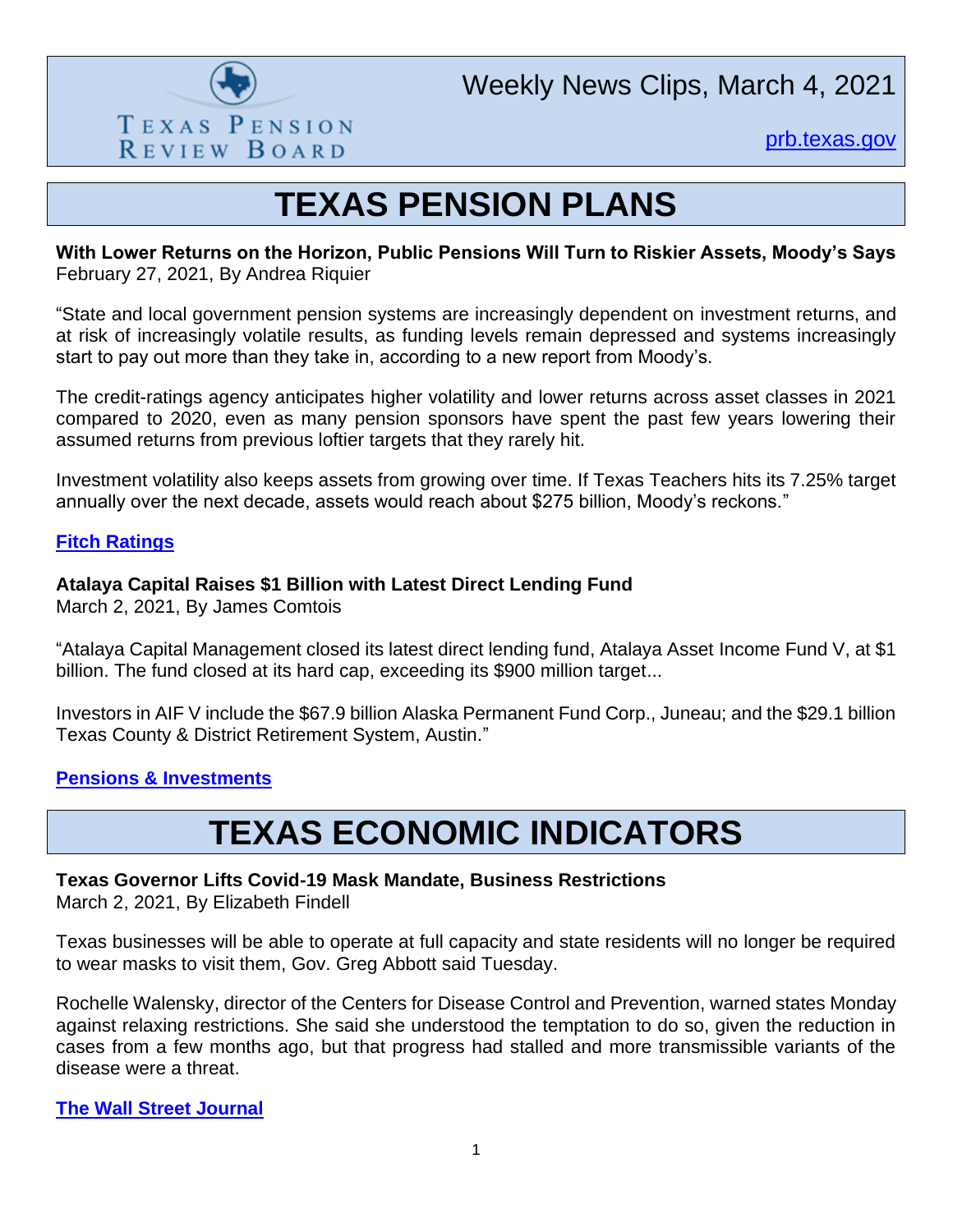### **Cooperative's Bankruptcy Underscores Risks to Texas Electric Utilities**

March 1, 2021, By Richard Williamson

"The Chapter 11 bankruptcy filing Monday of a large-scale electric power cooperative underscores the fallout from February's market failure of Texas' deregulated electrical grid after a deep freeze gripped the state.

Rating agencies have placed public utilities and cities with their own utilities on watch for possible downgrade in the wake of the storm that brought blackouts and nearly caused the collapse of the Texas grid."

#### **[The Bond Buyer](https://webcache.googleusercontent.com/search?q=cache:48tUlsIvORcJ:https://www.bondbuyer.com/news/cooperatives-bankruptcy-underscores-risks-to-texas-electric-utilities+&cd=1&hl=en&ct=clnk&gl=us)**

**Few Texas Voters Say They're Doing Better Economically than They Were a Year Ago, Poll Finds** March 3, 2021, By Ross Ramsey

"Fewer than 1 in 5 Texas voters say they and their families are better off than they were a year ago, according to the latest University of Texas/Texas Tribune Poll.

When asked the same question about the state economy, 13% said the economy is a lot or somewhat better off, 31% said the economy is about the same as it was a year earlier and 49% said it's worse.

The poll was in the field during last month's electric blackouts and was being completed just as the state began to thaw. As a result, little of that episode had registered with voters as they completed the survey."

### **[The Texas Tribune](https://www.texastribune.org/2021/03/03/texas-coronavirus-economy/)**

## **NATIONAL PENSION, INVESTMENTS & LEGAL**

#### **Funded Status of Largest U.S. Pension Plans Climbs in 2020**

March 2, 2021, By Rob Kozlowski

"The average funding ratio of 19 U.S. publicly listed corporations with more than \$20 billion in global pension fund liabilities totaled 86.2% at the end of 2020, up from 84.9% at the start of the year, according to a report from [Russell Investments.](https://www.pionline.com/search?search_phrase=Russell+Investments)

Contributions by the 19 corporations totaled \$19.8 billion for 2020, up from the \$11.9 billion the club contributed in 2019, although both years were significantly below the \$28.1 billion in contributions recorded in 2018 and the \$37.5 billion in contributions in 2017."

#### **[Pensions & Investments](https://www.pionline.com/pension-funds/funded-status-largest-us-pension-plans-climbs-2020)**